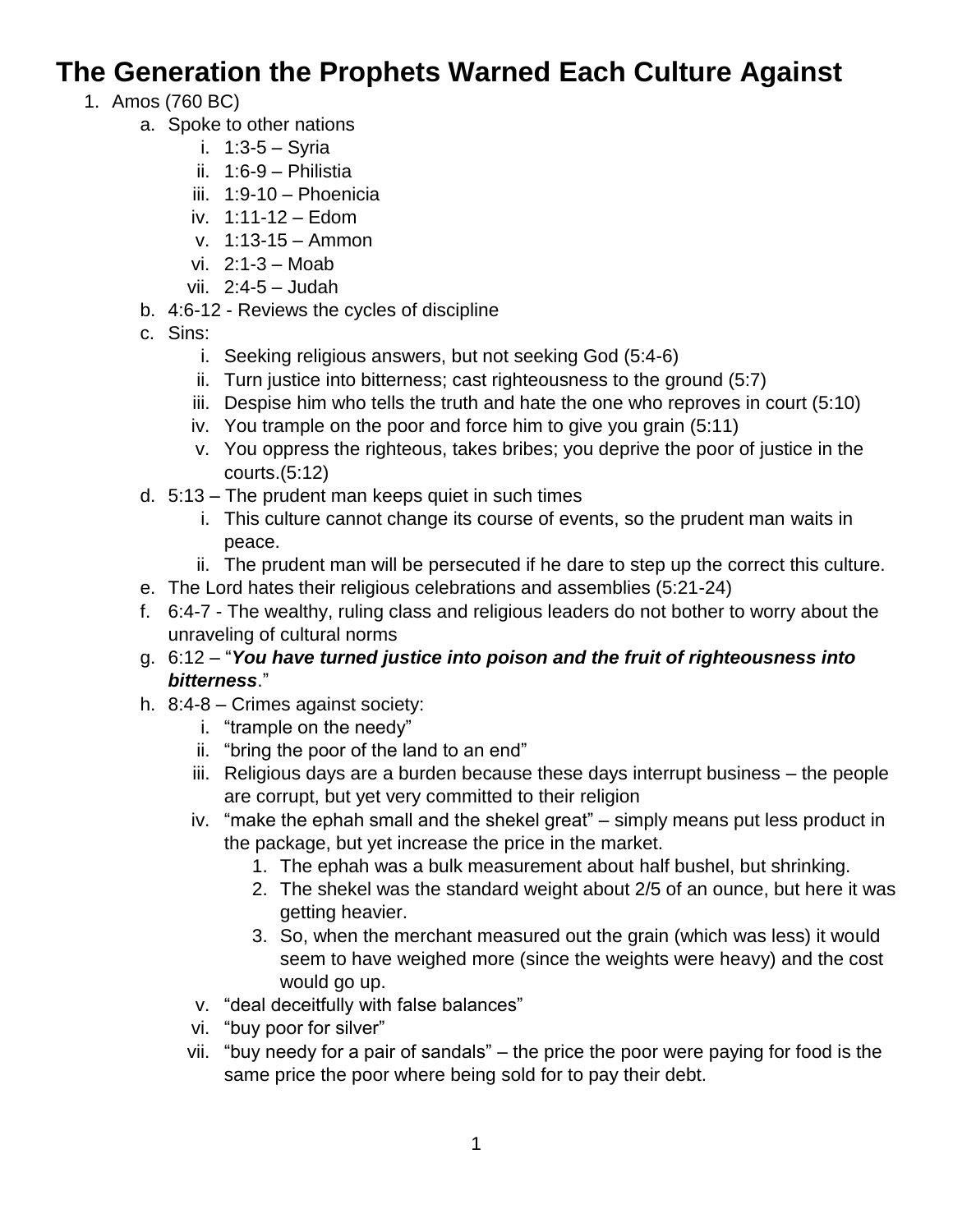- viii. "sell the chaff of the wheat" the chaff was the useless part of the stalk that was separated from the grain in the threshing process. In this case the wealthy merchants are selling the useless chaff as if it were the valuable grain.
- i. 8:11-12 "*Behold, the days are coming," declares the Lord God, "when I will send a famine on the land—not a famine of bread, nor a thirst for water, but of hearing the words of the Lord. They shall wander from sea to sea, and from north to east; they shall run to and fro, to seek the word of the Lord, but they shall not find it*."
- 2. Micah 735-700 BC
	- a. Concerning his ministry to Judah, Jeremiah 26:12-17 states (600 BC):

"**Micah of Moresheth prophesied in the days of Hezekiah king of Judah. He told all the people of Judah, 'This is what the Lord Almighty says: "'Zion will be plowed like a field, Jerusalem will become a heap of rubble, the temple hill a mound overgrown with thickets.'** (quote from Micah 3:12) "**Did Hezekiah king of Judah or anyone else in Judah put him to death? Did not Hezekiah fear the Lord and seek his favor? And did not the Lord relent, so that he did not bring the disaster he pronounced against them? We are about to bring a terrible disaster on ourselves**!" - Jeremiah 26:12-17

- b. Situation:
	- i. The leaders and the wealthy have continued to destroy the middle class (the rural communities, farmers, shepherds, small businesses) with unjust legal practices and unjust business dealings.
	- ii. The middle class is now the poor and the oppressed.
	- iii. Religious leaders, the wealthy and political leaders work together to oppress the poor (formerly the middle class) of their privileges and possessions (particularly their land inheritance in their tribe.)
	- iv. Religion is not Truth, but the remains of empty covenant rituals combined with the local pagan religions
- c. False prophets and religious leaders opposed Micah in Micah 2:6-7:
	- " '*Do not prophesy*,' their prophets say. '*Do not prophesy about these things; disgrace will not overtake us. Should this be said, O house of Jacob? Has the LORD grown impatient? Are these his deeds? Do not my words do good to him who walks uprightly*?"
- d. Ruling class rebuked Micah 3:1-12:
	- i. Leaders 3:1-4
	- ii. Religious Leaders 3:5-7
	- iii. Leaders and Rulers 3:9-12
- e. Rebuke by the Lord in Micah 6:9-16
- 3. **Hamas** or *chamac* /kha-mase/ "violence" "cruelty" "wrong" "injustice" "unjust gain" – Refers to **social injustice** or **social violence**
	- a. Genesis 6:11 Now the earth was corrupt in God's sight ad was full of VIOLENCE
	- b. Isaiah 59:6 "Their cobwebs are useless for clothing; they cannot cover themselves with what they make. Their deeds are evil deeds, and acts of **violence** are in their hands."
	- c. Jeremiah 6:7 "As a well pours out its water, so she pours out her wickedness. **Violence** and destruction resound in her; her sickness and wounds are ever before me."